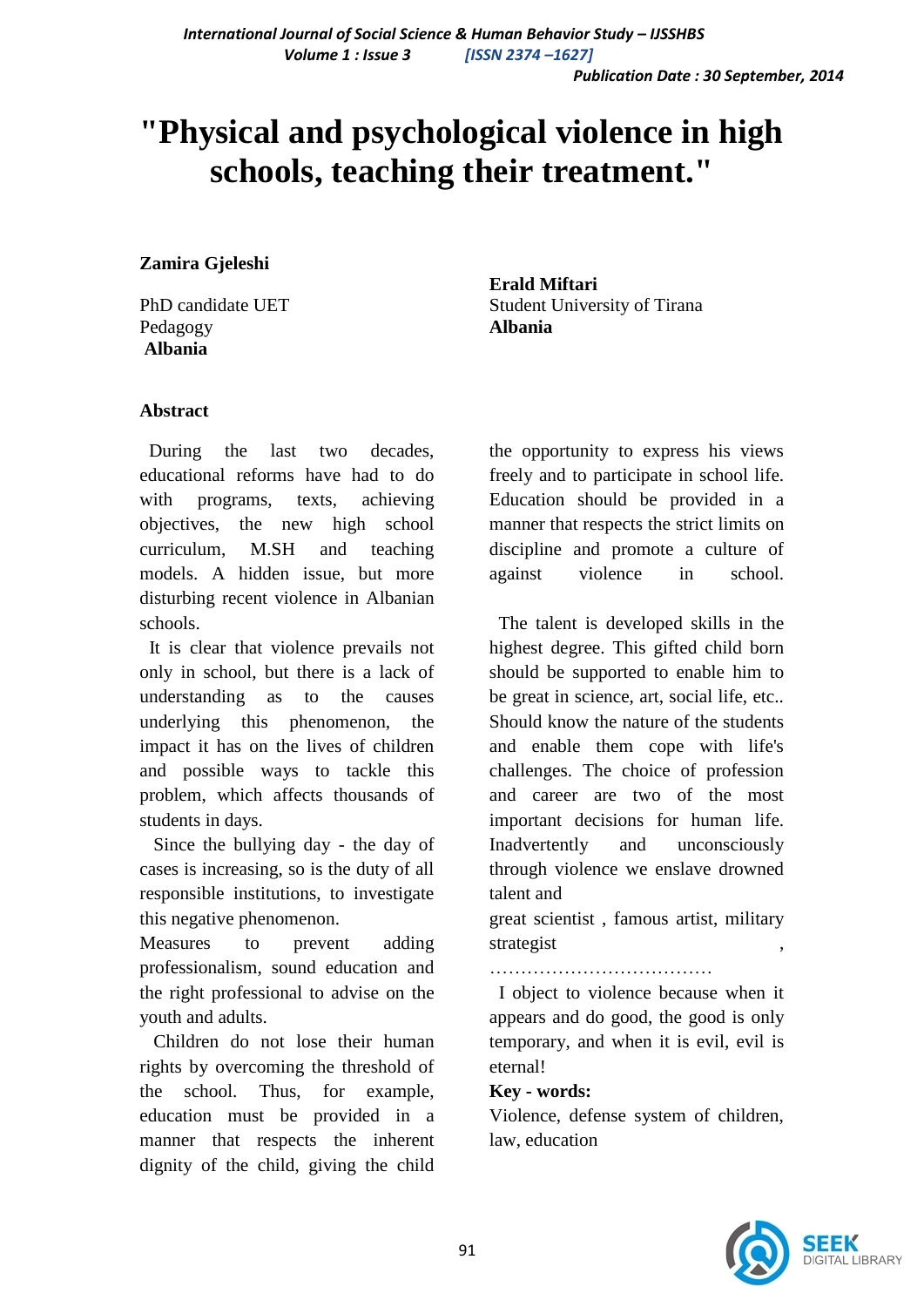This study builds on previous findings of many scientific materials and know their values. What I want to do through this study is to go beyond current information, to explore ways to further a comprehensive approach and existing activities.

I saw the need to review, gather, to consolidate and update the literature to my knowledge on this issue through group discussions, interviews, discussions with key informants and focus on the issue as it is seen by children reaching a good level of understanding as to the reasons that lie at the basis of school violence, which is an issue that has just begun to be addressed.

Violence against children is the worst form of violence and intolerable to a human being, and this phenomenon affects all societies, systems and countries, whether wafer, developing or developed, and is extended to family, school, road and society.

It is no accident that the United Nations has decided to schedule two consecutive days of remembrance and awareness for the whole world, 19 November - World Day for Prevention of Abuse and Violence against Children and 20 November International Day for the Rights of Child "

What is the physical and psychological violence?

When exercising national and international laws to protect children? Where should act Child Protection System, programs, education policy, civil society and the media to physical and psychological violence?

Why can't stop violence in schools, where we can send humans to the moon?

How much and how to treat physical and psychological violence in schools in teaching?

Definition of search

 \* Violence is defined by the World Health Organization as the intentional use of physical force or power, threatened or actual use of it against yourself, another person or against a group or community that either results in or is likely to result in injury, death, psychological harm, or bed development power.

Violence matter of law the recommendations of the Assembly of the Council of Europe can be considered as a violation (violation) of the total of all human rights, the right to life, safety, dignity and physical and mental integrity and can take different forms, or more accurately, materialized in various forms, such as aggression or assault, sexual abuse and rape, and the thrill of deep threat or intimidation and should be considered by the criminal law as a criminal offense.

\* Violence is deliberate action to force another physical or psychological means, subject to the interests, goals and desires one. (K.Grillo)

Violence is verbal expression. mimicry or pantonomi; behavior or action, conscious or not, of one or more individuals, in one or more individuals, to control, oppression, punishment and alienation change to another personality . (A.Deva-Zuna) Theoretical definitions of violence at school:

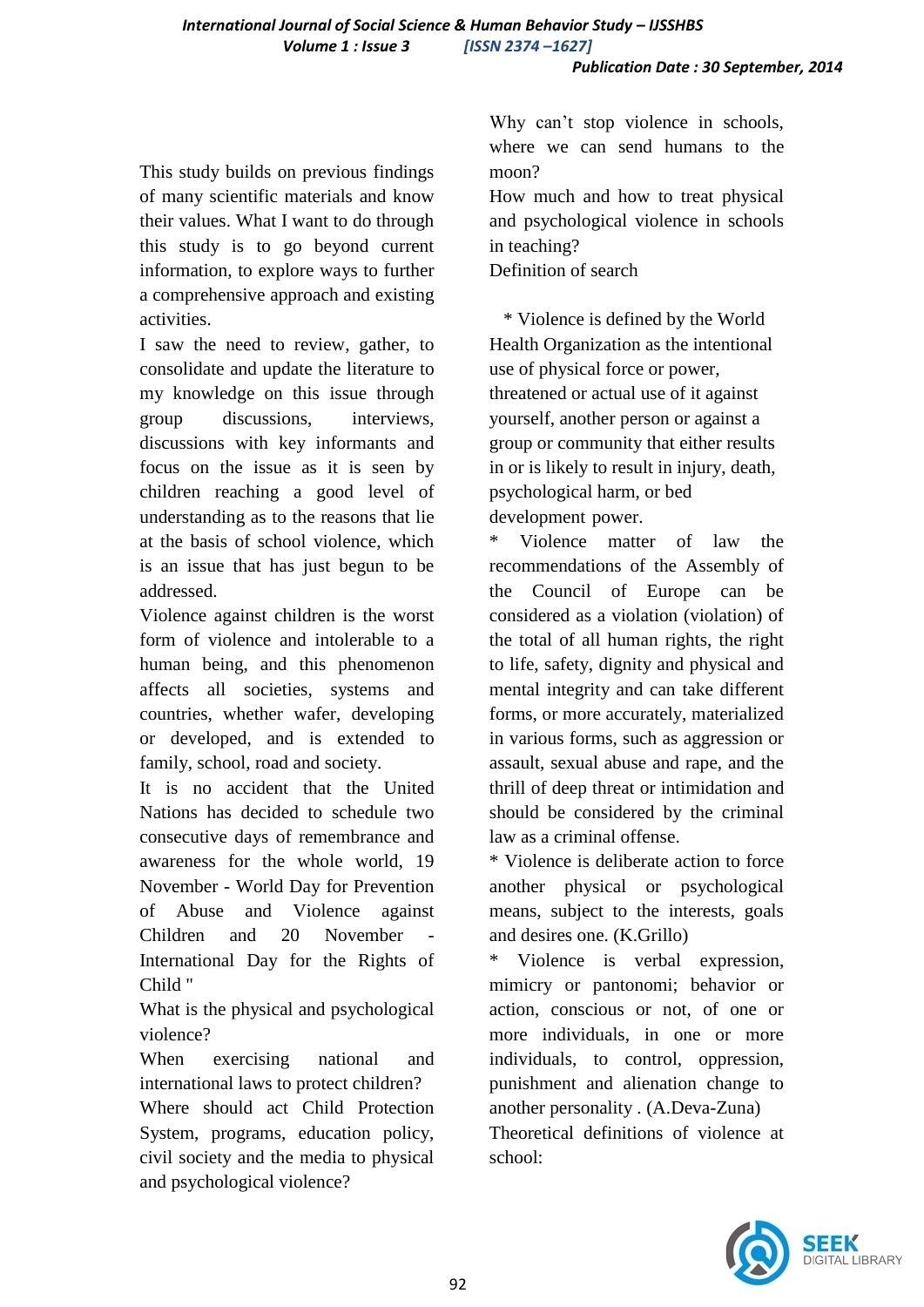\* Bullying is aggressive behavior with a view to

cause physical or psychological harm to another within educational institutions.

• Bullying includes:

 hitting the hallways, calling names, intimidation,

 food and money hijacking, suicide,

forms of sexual harassment,

 behaviors among children and adolescents,

systematic violence.

\* David Mayers social psychology researcher points out that because of aggressive behavior that brings reward aggression.

\* According to Mayers children whose parents punishment tend to behave aggressively with others. Parents aggression have a way to deal with things.

\* Violent behavior in schools dealing with the situation where young people are among the three different cultures or codes of behaviour home-school way.

General hypothesis:

Violence against children in schools in the last decade Peshkopi is growing and it represents a new challenge not only to the school management, but also a big problem family, ethical, social.

Auxiliary hypothesis

a. In our school there are all ways, types and levels of physical and psychological violence

b. Causes school violence:

 F. physiological, cultural, academic, personality, school climate.

The object of study: High School Gymnasium Maqellara and "Said

Najdeni" Peshkopi, parents, teachers, doctors, psychologists.

Triangle cooperation between three actors: teachers, students and parents. He manifests the existing situation.

Dotted lines indicate the current state of cooperation.

Contact is physically and uncooperative

 Territory or personal space and unwillingness negligence action

If removed limits established an educational system safe against violence, teaching and learning and promising for the future.

Attitudes and beliefs about physical and psychological violence

First Position: physical and psychological violence, absolutely the most effective means of disciplining children.

The second attitude, physical violence causes many negative consequences on children.

Third position: violence can be positive effects.

The reasons for the use of violence against children

The philosophy of the benefit, which brings violence

Loss of self psychology

The use of violence as an instrument of discipline.

response to: disobedience, unrealized plans, lie, disagreement with one another, violating the rules, love, misunderstanding of the child.

# **Forms of physical violence**

# **Forms of bullying**

About 60 percent of the population are Internet users. Facebook has 1.3

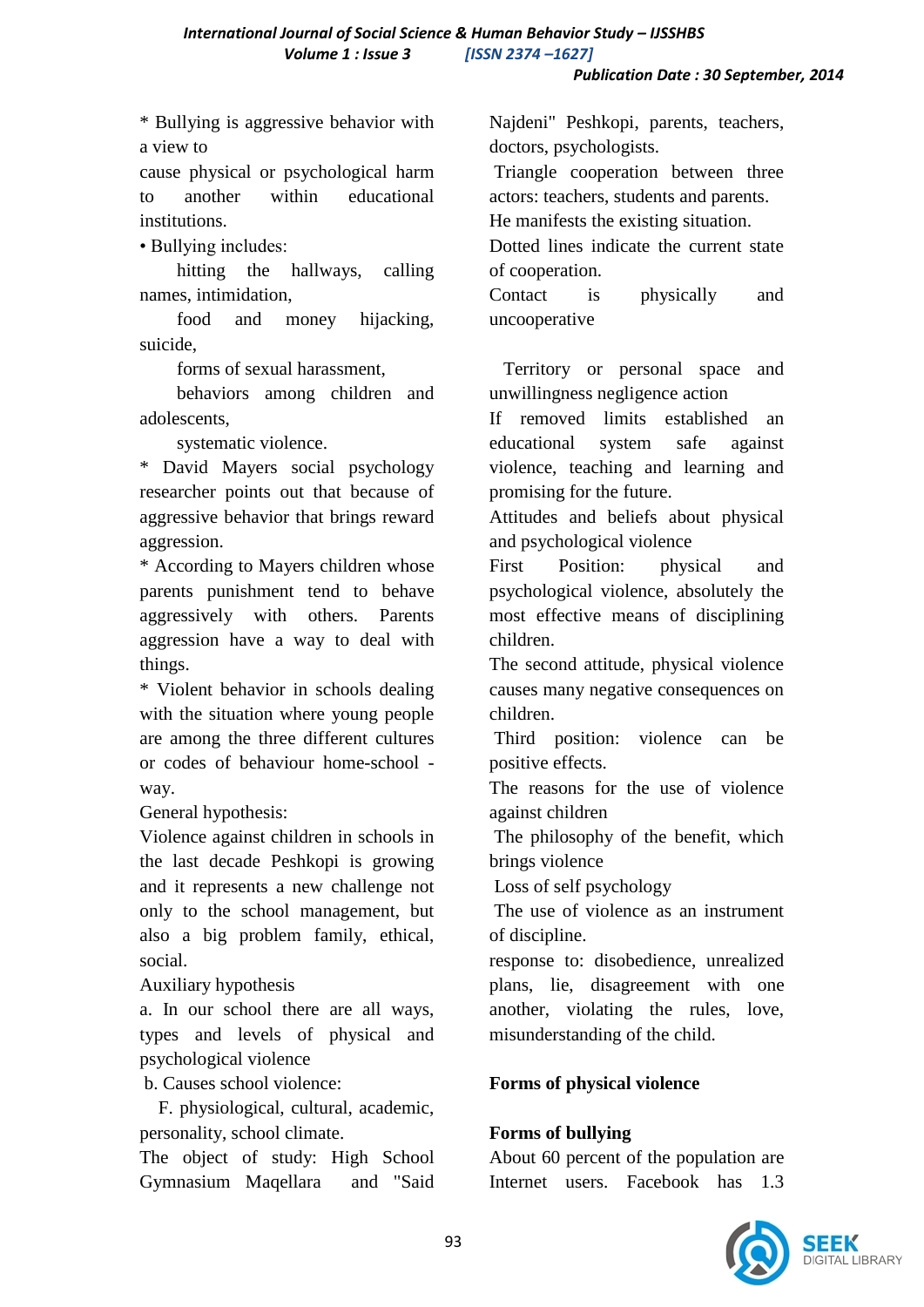*International Journal of Social Science & Human Behavior Study – IJSSHBS Volume 1 : Issue 3 [ISSN 2374 –1627]*

million users, or in other words more than 78% of the online population are active in social networks. If we analyse the data for the age of social networking users, it turns out that most of them are young people under 24, under 18, so 15% are 15-17 years and 6% at age 13-15 years.

Increased aggressiveness seen higher in boys aged 14-18 years.

14% engage in "Teen Dating Violence"

Children should be educated in order to protect them.

Internet-violence is to model behavior and way of thinking. It increases the level of verbal and nonverbal aggression, beginning to manifest to other children or young peer

 Media treats the phenomenon of violence that is used against children in episodic. It has left without cover more moderate forms of various types of violence against children and is interested in severe forms. In many cases, the print and electronic media has treated this phenomenon without observing professional ethics, so noisy and profit.

## **SWOT Analysis**

**Options** 

Cooperation with associations, lifelong learning, licensed teachers, the school culture, the new high school curriculum .. professional potential, motivation of staff, education reforms, strategic plans, no ethnic discrimination, the school selfevaluation

## **Limitations**

Centralism AEM-RED-school, lack of psychologists, social administrators

and security personnel, lack of activities, student government dysfunctional, untransparency , .... Lack of Child Advocate, incongruity traditional teachers, lack of information, lack of students in decision-making, and lack of training misuse their recently untransparency, ...

## Achievements

Child code, public agencies reporting, psychological services, security personnel and psychologists, school uniforms, ...

Risks

Lack of facilities, poor success, abandonment, asocial and antisocial personality.

**Conclusions** 

The absence of national legislation, national policies and structures consolidated.

Lack of readiness among professionals to talk about violence against children.

The low level of reported cases of violence due to weaknesses in the child protection system.

 Clear differences between sectors in terms of identification, registration, reporting and referral of violence.

Low scores on tests of MH.

Recommendations

 Commitment and action to strengthen national and local levels.

Prohibit any kind of vidence all violence against children and prioritize prevention.

To promote non-violent values and awareness raising.

To increase the capacity of all those staff who work with children.

Provide social services, psychological and counseling.